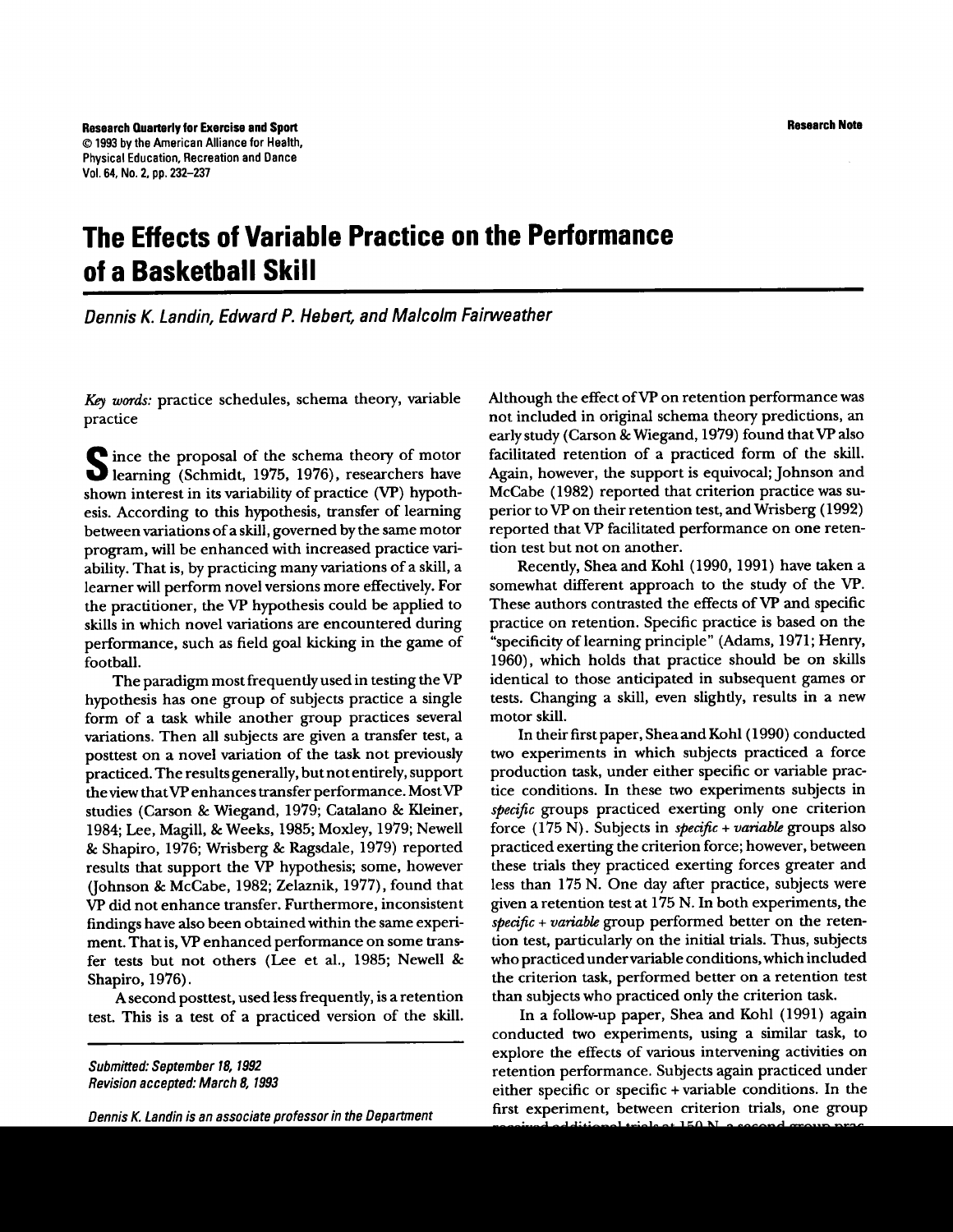that the group that practiced exerting variable forces between criterion trials performed best.

The second experiment focused on the effect of the number of variable tasks practiced between criterion trials. Between trials at 150 N, subjects had either zero, one, or three trials at variable forces. Results of the subsequent retention test showed that practicing either one or three variable forces between criterion trials was better than specific practice alone.

Taken together, the Shea and Kohl experiments suggest variable practice that includes the criterion skill leads to better performance on a retention test than specific practice. Although these results raise some intriguing questions regarding the practice regimens used in sports that have criterion skills (e.g., basketball foul shooting, tennis serving, extra-point kicking in football), the generalizability of this research is limited by the use of simple laboratory tasks. Shea and Kohl (1990) recommend contrasting variable and specific practice with actual sport skills as a logical extension of their work.

The purpose of our study was twofold: (a) to explore the generalizability of the Shea and Kohl practice paradigm with a real work skill and (b) to test the generalizability of the original VP hypothesis. We used a design similiar to that of Shea and Kohl (1990) to investigate the effects of specific and variable practice on the learning, and subsequent performance, of the basketball set shot. Based on the findings of Shea and Kohl (1990), it was predicted that variable practice, which included the criterion skill, would result in greater retention performance than specific practice alone. Transfer performance was also assessed following variable or blocked practice. The VP hypothesis predicts that transfer performance would be better following variable rather than blocked (i.e., specific) practice.

# **Method**

# **Subjects and Setting**

Female university students ( $N=28$ ,  $M=20.57\pm2.01$ years) registered in physical education activity classes volunteered for the study and received course credit for their participation. All subjects were right-handed and had no prior basketball experience. Informed consent was obtained from the subjects before the start of the study. The practice phase and the retention and transfer tests were conducted in a university gymnasium.

# **Apparatus and Task**

The skill selected for the studywas the basketball set shot, which, during practice, was performed from a position perpendicular to the backboard. The three shooting positions used in practicewere marked onto the court (see Figure 1): the criterion distance, 12 ft (3.6 m) from the front of the rim, and two variable distances, 8 and 15 ft (2.4 and 4.5 m). All subjects used an official NCAA women's basketball. The goal of each attempt was to "swish" the ball through the rim. Scores were kept according to a system developed by Wallace and Hagler (1979), shown in Table 1.

#### Procedure

Subjects were divided into two groups differentiated by practice schedule. The *specific* group (SP) practiced from only the criterion distance, 12 ft (3.6 m), whereas the *specific* + *variable* group (SP +VR) practiced from the criterion distance, as well as the two variable distances, 8 and 15 ft (2.4 and 4.5 m).

Each subjectreceived 120practice trialsspreadequally over three days (Monday, Wednesday, and Friday) and was given two posttests on the following Monday. At the start of each session, subjects read a written description of the procedures and scoring system. Subjects then watched a videotape containing verbal instructions and five demonstrations of the skill by an expert performer. The model was a male expert performer who shot from the criterion distance and provided an example of the traditional method offoulshooting. The videotape contained both anterior and right lateral views of the model. The demonstrations were accompanied by a voice-over highlighting the keyelementsofthe movement. Subjectswere able to see only the shooting motion, not the outcome of the shot, and were encouraged to mimic the model's movement pattern.

Following these preliminary instructions, subjects were given warm-up attempts to minimize the *warm-up decrement.* Warm-up decrement, a phenomenon characteristic of nearly all motor tasks (for a review, see Adams, 1961), is described as a drop in performance following long rest periods. Research indicates that this warm-up decrement can be reduced by a few practice trials (Schmidt, 1988). Therefore, to reduce the warm-up decrement induced by the interim periods, the subjects were given five warm-up attempts each day, which

Table 1. Scoring system

| Score        | <b>Description</b>                                                                  |  |  |  |
|--------------|-------------------------------------------------------------------------------------|--|--|--|
|              | Ball misses rim completely or hits backboard first.                                 |  |  |  |
| $\mathbf{c}$ | Ball hits the outside of the rim and bounces away<br>from the basket.               |  |  |  |
| 3            | Ball hits on the top of the rim; would fall in or out<br>of the basket.             |  |  |  |
| 4            | Ball hits on the inside of the rim and would most often<br>fall through the basket. |  |  |  |
| 5            | Ball passes cleanly through the basket without touching<br>the rim                  |  |  |  |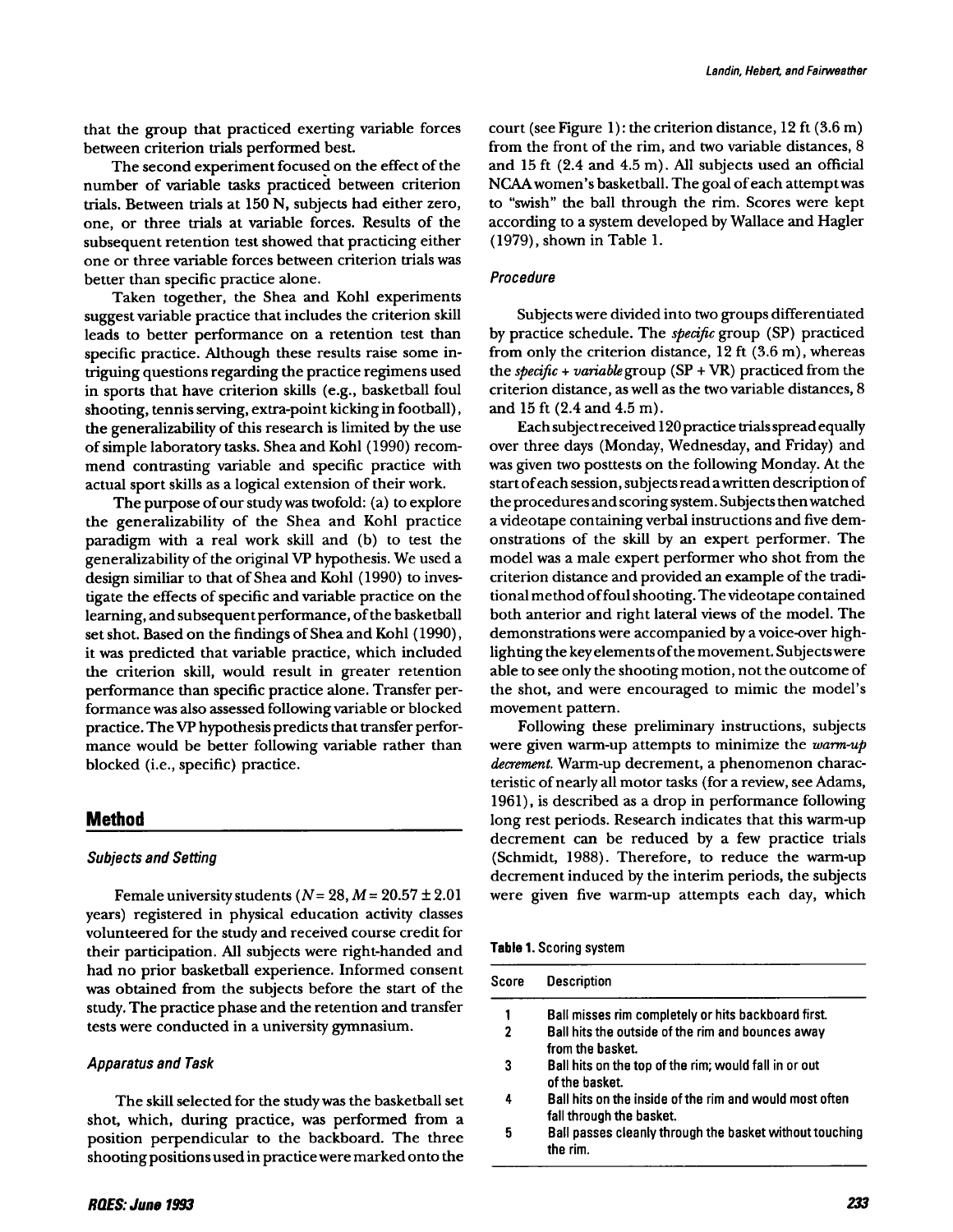consisted of shooting the ball against a wall from a distance of 1.5 m.

Following the warm-up activity, the subjects then performed 40 trials on each practice day. The SP group shot all 120 practice trials from the criterion distance, whereas the  $SP + VR$  group's 120 trials consisted of 40 trialsfrom each distance, in random order. The score for each trial was announced and recorded by an assistant. For the  $SP + VR$  subjects, the outcome score was followed by directions regarding the position of the next trial. All subjects were given a brief rest period after 20 trials.

Seventy-two hours after the third practice session the subjects were administered two posttests, retention and transfer, with the order of testing counterbalanced. The retention test consisted of 10 trials from the criterion distance, whereas the transfer test consisted of 10 trials from a different distance and location relative to the backboard (see Figure 1).

The selection of this transfer test was guided by the conclusion of Wrisberg, Winter, and Kuhlman (1987) that the more similar practice conditions are to transfer conditions, the lower the probability is of finding superior performance following variable practice. Previous research has generally found that transfer to dissimilar versions of a task is enhanced by VP (Carson & Wiegand, 1979; Catalano & Kleiner, 1984; Johnson & McCabe, 1982; Lee etal., 1985; Moxley, 1979; Wrisberg& Ragsdale, 1979), whereas transfer to tasks that are similar to practiced versions revealed no difference between groups (Catalano & Kleiner, 1984; Husak & Reeve, 1979; Lee et al., 1985). Therefore, to test the transfer ability of the groups in the present experiment, a transfer test was selected that required adjustments for both distance and visual display.

## **Results and Discussion**

Only those practice trials performed from the criterion distance were analyzed (Note 1). These trials were grouped into blocks of five, resulting in eight practice blocks, for which means were calculated. Practice blocks were analyzedwith a2 x 8 (Group x TrialBlock) ANOVA with repeated measures on the last factor. The effect for trial block,  $F(7, 182) = 3.21$ ,  $p < .01$ , was significant, indicating improvement over practice (see Figure 2). The Geisser-Greenhouse ( $\epsilon$  = .83) adjustment did not alter this significant trial block effect ( $p < .01$ ). However, neither the group effect,  $F(1, 26) = .08$ ,  $p > .05$ , nor the Group x Trial Block interaction,  $F(7, 182) = .49, p > .05,$ were significant.

Most VP studies report that subjects who practiced only one version of the task perform better in acquisition than those who performed many versions (Lee et al., 1985; Pigott &Shapiro, 1984; Shea & Kohl, 1990 [Experiment 2], 1991; Wrisbergetal., 1987). However, thisis not always the case; other studies have found that the acquisition performance of variable and criterion groups is similar (Christina& Merriman, 1977; Moxley, 1979; Shea & Kohl, 1990, Experiment 1). Results from the practice data of our study showed that the groups performed similarly.

#### *Retention Test*

Retention data were grouped into two blocks of five trials, and means were calculated. Overall retention performancewasanalyzedwitha2 x 2 (Group x TrialBlock)

Figure 1. Location of trials for practice, retention, and transfer.



**Figure 2.** Acquisition and retention performance for *specific* (SP) and specific + variable (SP + VR) groups.



Note. Maximum possible score =5.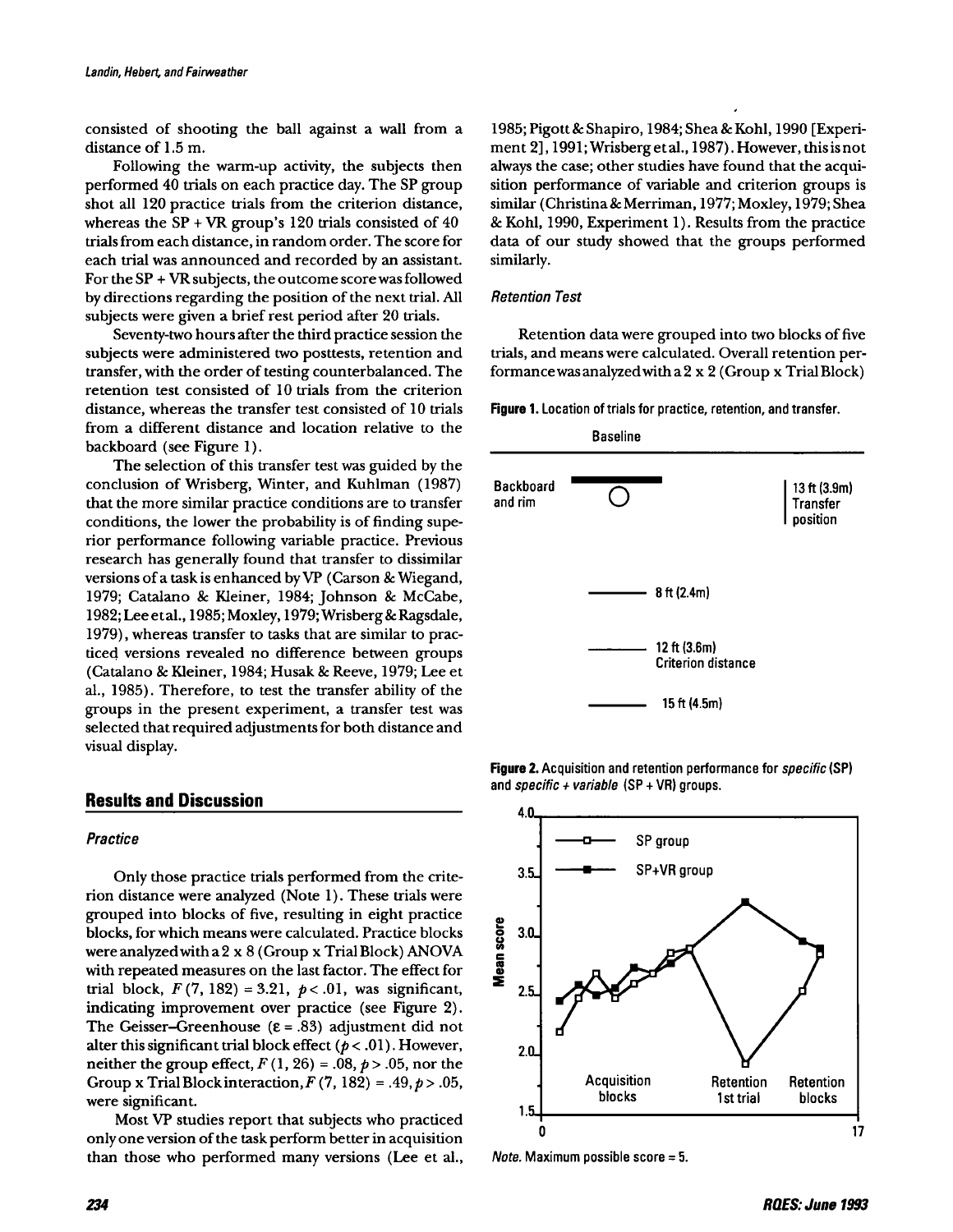ANOVA with repeated measures on trial block. In addition, because basketball players typically have only one attempt at a shot at any given moment, the first trial was analyzed using an independent t-test (Note 2).

The *t*-test performed on the first trial,  $t(26) = 3.61$ ,  $p < .01$ , indicated that the SP + VR group scored higher than the SP group (see Table 2). The magnitude of this difference, determined by effect size, was large ( $ES = 1.0$ ) and indicated that the SP + VRgroup scored, on average, one standard deviation above the SP group.

The ANOVA revealed no significant effects for trial block,  $F(1, 26) = .81$ ,  $p > .05$ , or Group x Trial Block interaction,  $F(1, 26) = 1.76$ ,  $p > .05$ . The main effect for group,  $F(1, 26) = 2.24$ ,  $p > .05$ , also failed to reach significance; however, group differences were in the predicted direction (see Figure 2).

The results of the analysis of the first trial support the findings of Shea and Kohl (1990) and demonstrate the generalizability of their practice paradigm to settings beyond the laboratory. This initial advantage of the SP + VP group on retention performance takes on added importance because of the nature of game situations in sports. Free throw shooting in basketball involves one or two attempts at any given moment. Practice of such criterion skills (e.g., basketball free throw shooting, tennis serving, etc.) is traditionally blocked; however, the results of this study and those of Shea and Kohl (1990) suggest that blocked practice may not be the best choice.

The most appropriate evaluation of a practice schedule is its effects on subsequent test/game performance, a position taken by several motor learning theorists (Bransford, Franks, Morris, & Stein, 1979; Lee, 1988; Magill, 1992; Morris, Bransford, & Franks, 1977). For game situations, the preferred practice schedule would be thatwhich facilitates performance on the initial trial(s) of the test. Although several researchers (Carson & Wiegand, 1979; Husak & Reeve, 1979; Moxley, 1979) have recommended a variable schedule for practicing sport skills, until recently the empirical evidence has not supported this position. However, Shea and Kohl  $(1990, 1991)$  and the findings of our study offer evidence that suggests that VP, which includes the criterion skill, promotes initial retention performance. As such, the results of our study indicate that some practice schedule conclusionsfrom laboratoryresearch have generalizability to sport settings.

#### Transfer Test

Transfer data were analyzed in a manner similar to thatofretention. Neither the t-test performed on the first trial of transfer,  $t(26) = 1.07$ ,  $p > .05$ , nor the  $2 \times 2$ (Group x Trial Block) ANOVA revealed any significant differences between groups,  $F(1, 26) = .20$ ,  $p > .05$  (see Table 2). However, the effect for trial blocks,  $F(1, 26) = 11.18$ ,  $p < .01$ , indicated that performance improved over trial blocks. The Groups x Trial Blocks interaction was not significant,  $F(1, 26) = 1.70$ ,  $p > .05$ .

Schmidt's (1975) schema theory predicts that greater variability in practice should lead to better transfer test performance. Although several studies have reported that VP did enhance transfer performance, other studies have provided evidence to the contrary. The results of the present experiment indicate that, for this basketball skill, variable practice was not better than practicing only one version in promoting performance on this particular transfer test.

The transfer test employed in this study was a baseline set shot, which represented a change in both distance and visual display. The latter change apparently had a negative effect on the performance of both groups: both groups' transfer performance was markedly worse than in practice. Wrisberg et al. (1987) concluded from laboratory research that VP facilitates transfer performance when practice and transfer tasks are dissimilar. However, little research has examined transfer effects in sport environments. The two practice schedule studies that used sport skills and found positive transfer effects involved transfer tasks that were similar to those in practice (Goode & Magill, 1986; Wrisberg & Liu, 1991). The results of the present experiment suggest that when the transfer conditions are different from practice conditions, neither practice schedule issuperior, nor effective, in enhancing transfer performance. This may indicate that, for gross motor skills found in sports, similarity between practice and transfer tasks is necessary.

| Table 2. Retention and transfer means and standard deviations (in parentheses) |  |  |
|--------------------------------------------------------------------------------|--|--|
|--------------------------------------------------------------------------------|--|--|

| Group     | Retention        |                |               | <b>Transfer</b> |                |                |  |
|-----------|------------------|----------------|---------------|-----------------|----------------|----------------|--|
|           | <b>1st Trial</b> | <b>Block 1</b> | Block 2       | 1st Trial       | <b>Block 1</b> | <b>Block 2</b> |  |
| $SP + VR$ | *3.29 (1.00)     | (.51)<br>2.93  | (.47)<br>2.90 | $1.93$ $(0.65)$ | (.52)<br>2.06  | (.62)<br>2.26  |  |
| <b>SP</b> | $*1.93$ (0.99)   | (.59)<br>2.69  | (.59)<br>2.84 | $1.57$ (1.07)   | (.61)<br>2.01  | (.63)<br>2.49  |  |

Note. Maximum possible score  $=5$ . *"p «* .01.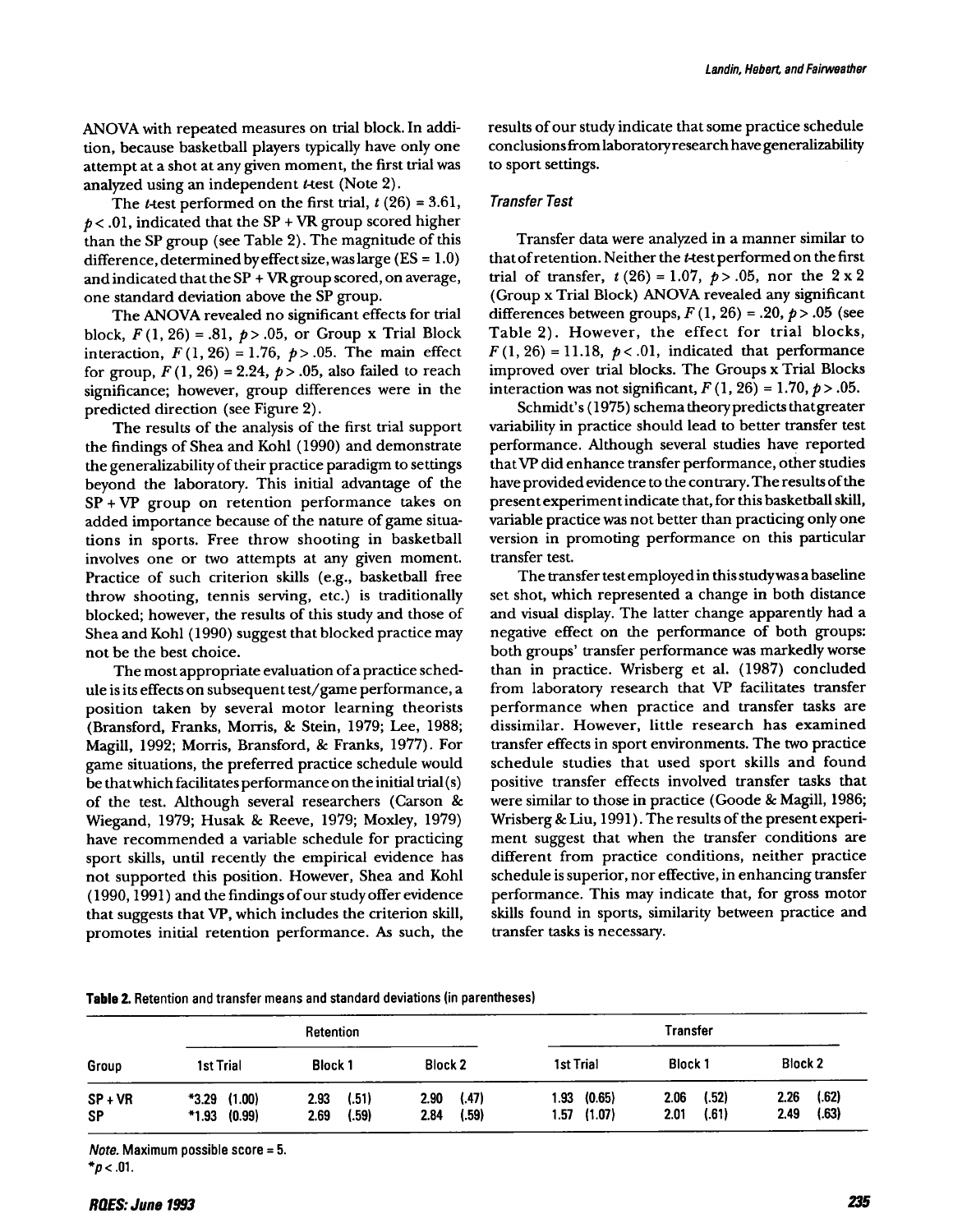# **Conclusion**

This investigation sought to evaluate the generalizability of a variable practice paradigm (Shea & Kohl, 1990), designed for laboratory research, to a sport skill. The results indicate that performance on initial trials of a retention test was better following variable rather than specific practice. Thissuggests that a variable practice schedule, which includes a criterion skill, may be better than blocked practice. Further research in this area could replicate the Shea and Kohl design with other sports that involve criterion skills (e.g., badminton and tennis serving, extra-point kicking in football, archery).

Regarding the transfer test results, the findings suggest that neither practice schedule was superior. However, changes in the visual display for the transfer test appeared to have a detrimental effect on the performance ofboth groups, an influence thatwas unexpected. The visual displays surrounding sport skills change considerablyasthe performer's position relative to the court, or goal, changes. Our findings suggest that practice schedules may need to involve variations in the visual display as well as variations in the distance from which skills are practiced. Future research into practice schedule effects should include a variety of transfer tests to develop a better understanding of transfer of learning (Note 3).

## **References**

- Adams, J. A. (1961). The second facet of forgetting: A review of warm-up decrement. *Psychological* Bulletin, 58, 257-273.
- Adams,]. A. (1971). A closed-loop theory of motor learning. *Journal of Motor Behavior, 3,* 111-149.
- Bransford.]. D., Franks,].]., Morris, C. D., & Stein, B.S. (1979). Some general constraints on learning and memory research. In L. S. Cermak & F. I. M. Craik (Eds.), *Levels of processing* in *human memory* (pp. 331-354). Hillsdale, NJ: Erlbaum.
- Carson, L. M., & Wiegand, R L. (1979). Motor schema formation and retention in young children: A test of Schmidt's schema theory. *Journal of Motor Behavior*, 11, 247-251.
- Catalano,]. F., & Kleiner, B. M. (1984). Distant transfer in coincident timing as a function of variability of practice. *Perceptual and MoturSkiUs,* 58, 851-856.
- Christina, R W., & Merriman, W.]. (1977). Learning the direction and extent of a movement: A test of Adams' closed-loop theory. *Journal of Motor Behavior*, 9, 1-9.
- Goode, S. L., & Magill, R A. (1986). Contextual interference effects in learning three badminton serves. *Research Quarterly fur Exercise and Spurt,* 57, 308-314.
- Henry, F. M. (1960). Increased response latency for complicated movements and a "memory-drum" theory of neuromotor reaction. *Research Quarterly,* 31,448-458.
- Husak,W. S., & Reeve, T. G. (1979). Novel response production as a function ofvariability and amount ofpractice. *Research Quarterly, 50, 215-221.*
- Johnson, R., & McCabe, J. (1982). Schema theory: A test of the hypothesis, variation in practice. *Perceptual and MotorSkiUs,* 55,231-234.
- Lee, T. D. (1988). Transfer appropriate processing: A framework for conceptualizing practice effects in motor learning. In O. G. Meijer & K. Roth (Eds.), *Complex movement behaviour: The motor-action controversy* (pp, 210-215). Amsterdam: North-Holland.
- Lee, T. D., Magill, R A., & Weeks, D.]. (1985). Influence of practice schedule on testing schema theory predictions in adults. *Journal of MotorBehauior,* 17, 283-299.
- Magill, R. A. (1992). Practice schedules considerations for enhancing human performance in sport. In American Academy of Physical Education, *Enhancing human perJurmance*in *spurt: Newconcepts and developments* (The Academy Papers, no. 25, pp. 38-50). Champaign, IL: Human Kinetics.
- Morris, C. D., Bransford,]. D., & Franks,].J. (1977). Levels of processing versus transfer appropriate processing. *Journal of Verbal Learning and Verbal Behavior,* 16,519-533.
- Moxley, S. E. (1979). Schema: The variability of practice hypothesis. *Journal of Motor Behavior*, 11, 65-70.
- Newell, K. M., & Shapiro, D. C. (1976). Variability of practice and transfer of training: Some evidence toward a schema view of motor learning. *Journal of Motor Behavior*, 8, 233-243.
- Pigott, R E., & Shapiro, D. C. (1984). Motor schema: The structure of the variability session. *Research Quarterly fur Exercise and Spurt,* 55, 41-45.
- Schmidt, R. A. (1975). A schema theory of discrete motor learning. *Psychological Review,* 82, 225-260.
- Schmidt, R. A. (1976). The schema theory as a solution to some persistent problems in motor learning theory. In G. E. Stelmach (Ed.), *Motorcontrol: Issues and trends*(pp. 41-65). New York: Academic.
- Schmidt, R. A. (1988). *Motor control and learning*. Champaign, IL: Human Kinetics.
- Shea, C. H., & Kohl, R M. (1990). Specificity and variability of practice. *Research Quarterly fur Exercise and Spurt,* 61, 169- 177.
- Shea, C. H., & Kohl, R M. (1991). Composition of practice: Influence on the retention of motor skills. *Research QuarterlyfurExercise and Spurt,* 62, 187-195.
- Wallace, S. A., & Hagler, R W. (1979). Knowledge of performance and the learning of a closed motor skill. *Research Quarterly, 50, 265-271.*
- Wrisberg, C. A. (1992). A field test of the effect of contextual variety during skill acquisition. Journal of Teaching in Physi*calEducation,* 11,21-30.
- Wrisberg, C. A., & Liu, Z. (1991). The effect of contextual variety on the practice, retention, and transfer of an applied motorskill. *Research QuarterlyfurExercise and Spurt, 62,* 406-412.
- Wrisberg, C. A., & Ragsdale, M. R (1979). Further tests of Schmidt's schema theory: Development of a schema rule for a coincident timing task. *Journal of MotorBehavior, 11,* 159-166.
- Wrisberg, C. A., Winter, T. P., & Kuhlman,]. S. (1987). The variability of practice hypothesis: Further tests and methodological discussion. *Research Quarterly fur Exercise and Spurt,* 58, 369-374.